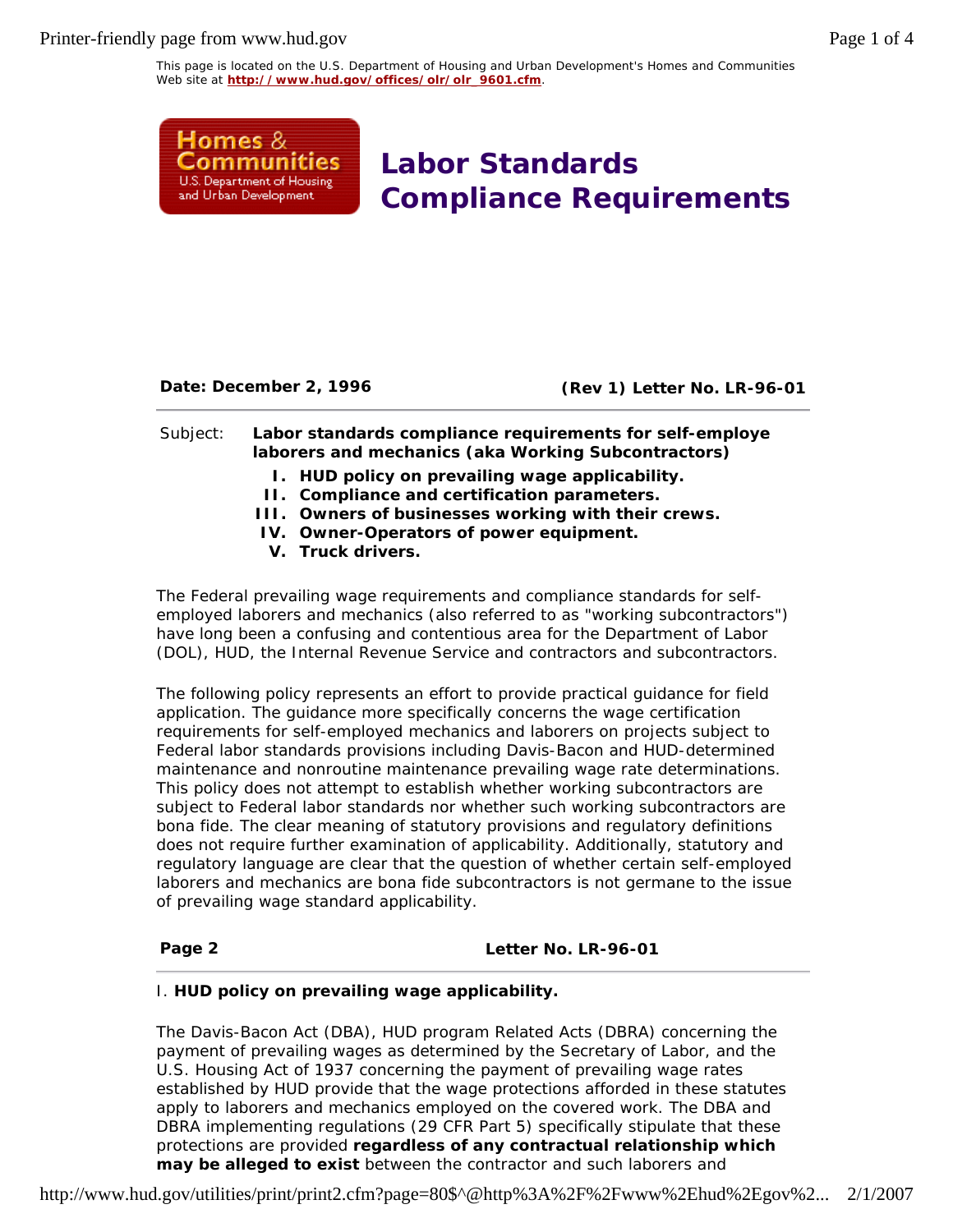## Printer-friendly page from www.hud.gov Page 2 of 4

mechanics. Additionally, all laborers and mechanics must be paid unconditionally and not less often than once per week. HUD has followed DBA/DBRA prevailing wage parameters in its implementation, administration and enforcement of HUDdetermined maintenance and nonroutine maintenance prevailing wage standards. (*NOTE*: The requirement to pay weekly wages is not applicable to the payment of prevailing routine maintenance wage rates related to laborers and mechanics engaged in the operation of PHA and IHA housing developments.)

Therefore, it is HUD policy that in all cases where laborers and mechanics are employed on Federal prevailing wage-covered construction, maintenance and nonroutine maintenance work, laborers and mechanics shall be entitled to compensation (in the case of Davis-Bacon wages, *weekly* compensation) at wage rates not less than the prevailing rate for the type of work they perform **regardless of any contractual relationship alleged to exist between a contractor or subcontractor and such laborers or mechanics**.

The above policy statement is not a departure from previous HUD directives. The guidance presented below establishes uniform HUD-assisted program contract administration and enforcement parameters for labor standards compliance and prevailing wage certification.

## II. *Compliance and certification parameters.*

HUD policy clearly affords prevailing wage protection for all laborers and mechanics, regardless of contractual relationship. There is no exception to this protection for self-employed laborers or mechanics, including owners of businesses, sole-proprietors, partners, corporate officers, or others. This policy in no way precludes or limits any business or individual from participating in HUDassisted construction, maintenance, or nonroutine maintenance work. The

# **Page 3 Letter No. LR-96-01**

issue is not one of *eligibility*, whether such persons are permitted to work on HUDassisted projects, but of compliance standards - what HUD will accept from contractors and subcontractors to demonstrate that proper compliance has been achieved.

In this context, this Letter establishes a HUD administrative policy that laborers and mechanics may not certify to the payment of their **own** prevailing wages **EXCEPT** where the laborer or mechanic is the owner of a business working on the site of the work with his/her own crew. (This exception is described in detail in Paragraph III. Owner-operators of power equipment are discussed in Paragraph IV; Truck drivers are discussed in Paragraph V.)

The most frequent occurrence of self-employed workers on HUD-assisted projects involves mechanic/trade classifications (i.e., not laborer classifications). (For ease of reference, laborers and mechanics in this context are referred to as "mechanics" and include any case involving laborers.) These mechanics may be represented as sole-proprietors, self-employed mechanics, partners, or corporate officers - all with no direct employees engaged in the covered work.

Accordingly, HUD, and program participants responsible for labor standards administration and enforcement (e.g., PHAs, IHAs, CDBG recipients), may not accept certified payrolls reporting single or multiple owners (e.g., partners) certifying that they have paid to themselves the prevailing wage for their craft. For example, a sole-proprietor may not submit a payroll reporting himself or herself as simply "Owner" signing the certification as to his/her own wage payment from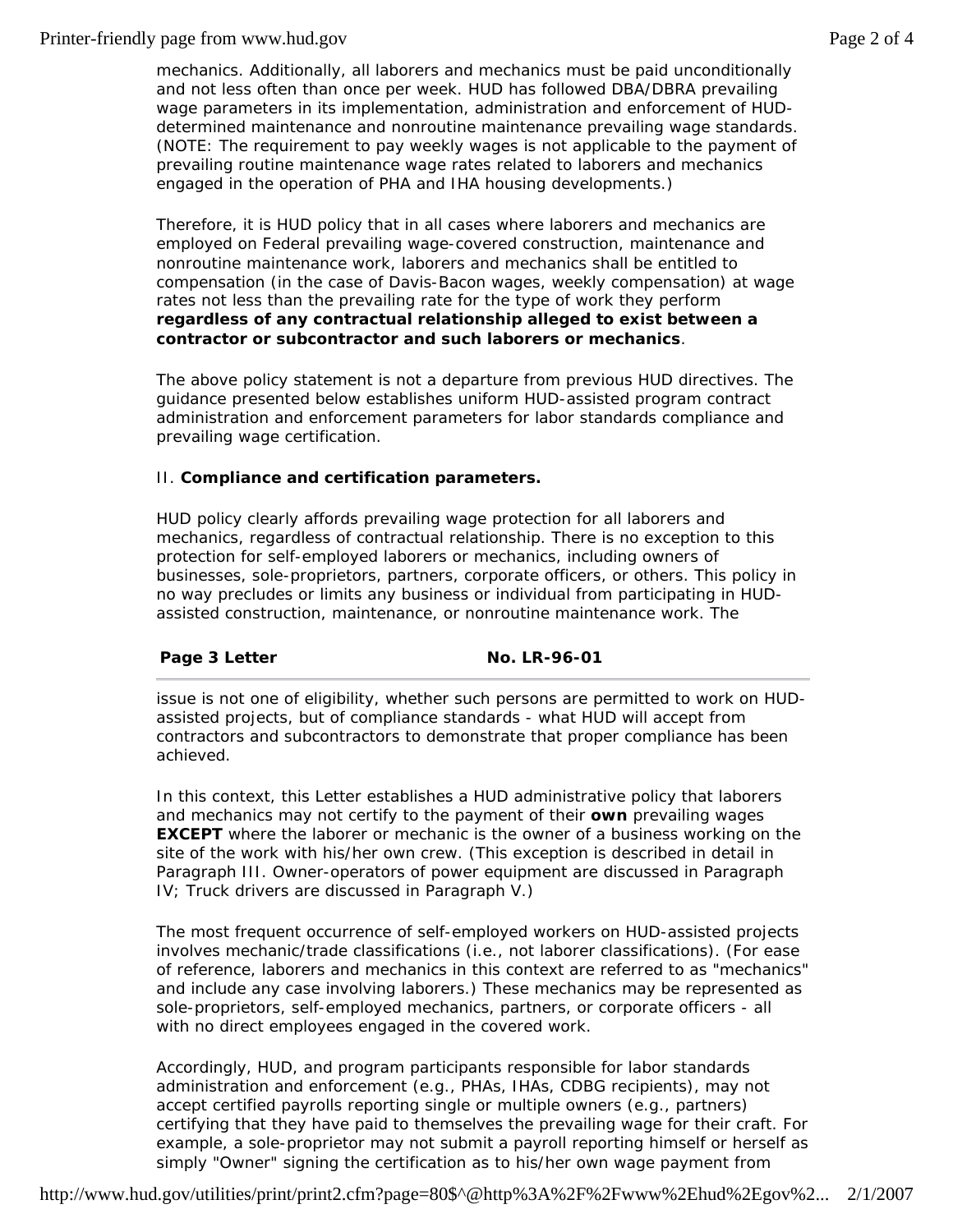## Printer-friendly page from www.hud.gov example 3 of 4

"draws" or other payment methods. Neither may several mechanics submit a payroll reporting themselves as "partners" with one or more certifying as to the payment of their wages or salaries. Such mechanics must instead be carried on the certified payroll of the contractor or subcontractor (the "responsible employer") for whom they are working and with whom they have executed a "contract" for services.

In these cases, maintenance of an accurate accounting of weekly work hours including any overtime hours for such mechanics is essential. Whatever method of compensation computation is utilized (piecework, weekly contract draw for performance), the amount of weekly compensation divided by the actual hours of work performed for that week must result in an "effective" hourly wage rate for that week that is not less than the prevailing hourly rate for the type of work involved. This computation must take into account overtime pay rates (i.e., one and one half) for all hours worked in excess of 40 hours per

# **Page 4 Letter No. LR-96-01**

week, pursuant to the Contract Work Hours and Safety Standards Act (CWHSSA), where applicable, and pursuant to the Fair Labor Standards Act where CWHSSA is not applicable.

The name, work classification, actual hours of work, effective hourly wage rate, and wage payment for each such mechanic must be reported and certified on the responsible employer's weekly payroll. Note that the effective hourly wage rate for such mechanics may fluctuate from week to week. However, the effective hourly wage rate **may not** be less than the minimum prevailing rate for the respective craft. In any case where the effective rate falls below the corresponding craft prevailing wage rate, the responsible employer must compensate the mechanic at no less than the prevailing rate on the wage determination for that craft.

## III. *Owners of businesses working with their crew.*

Owners of businesses working with their crew on the same HUD-assisted job site may certify to the payment of their own prevailing wages in conjunction with the prevailing wages paid to their employees. This exception to reporting standards *does not* suggest that such owners are not likewise entitled to prevailing wages for their labor. Rather, it accepts the wage payment certification on weekly payroll reports by the owner for his/her own wages as that certification *accompanies* the certification offered for the payment of prevailing wages to his/her employees. Such owners need only list their name, work classification including "owner," and the daily and total hours worked. (Such owners *do not* need to list a rate of pay or amounts earned.)

## IV. *Owner-operators of power equipment.*

Frequently, *owner-operators of power equipment* (e.g., backhoes, front-end loaders) will contract for services at a rate for both "man and machine." In these cases, the owner-operator includes liability, equipment maintenance, and salary in an hourly or contract rate for services. Because of the prevalence of such practice and the inherent difficulty in ascribing costs for liability and maintenance costs versus hourly *labor* salary, HUD and its program clients may accept a combined ("man and machine") hourly rate on the responsible contractor's certified payroll provided that such hourly rate may not be less than the rate on the wage determination for the respective power equipment operator.